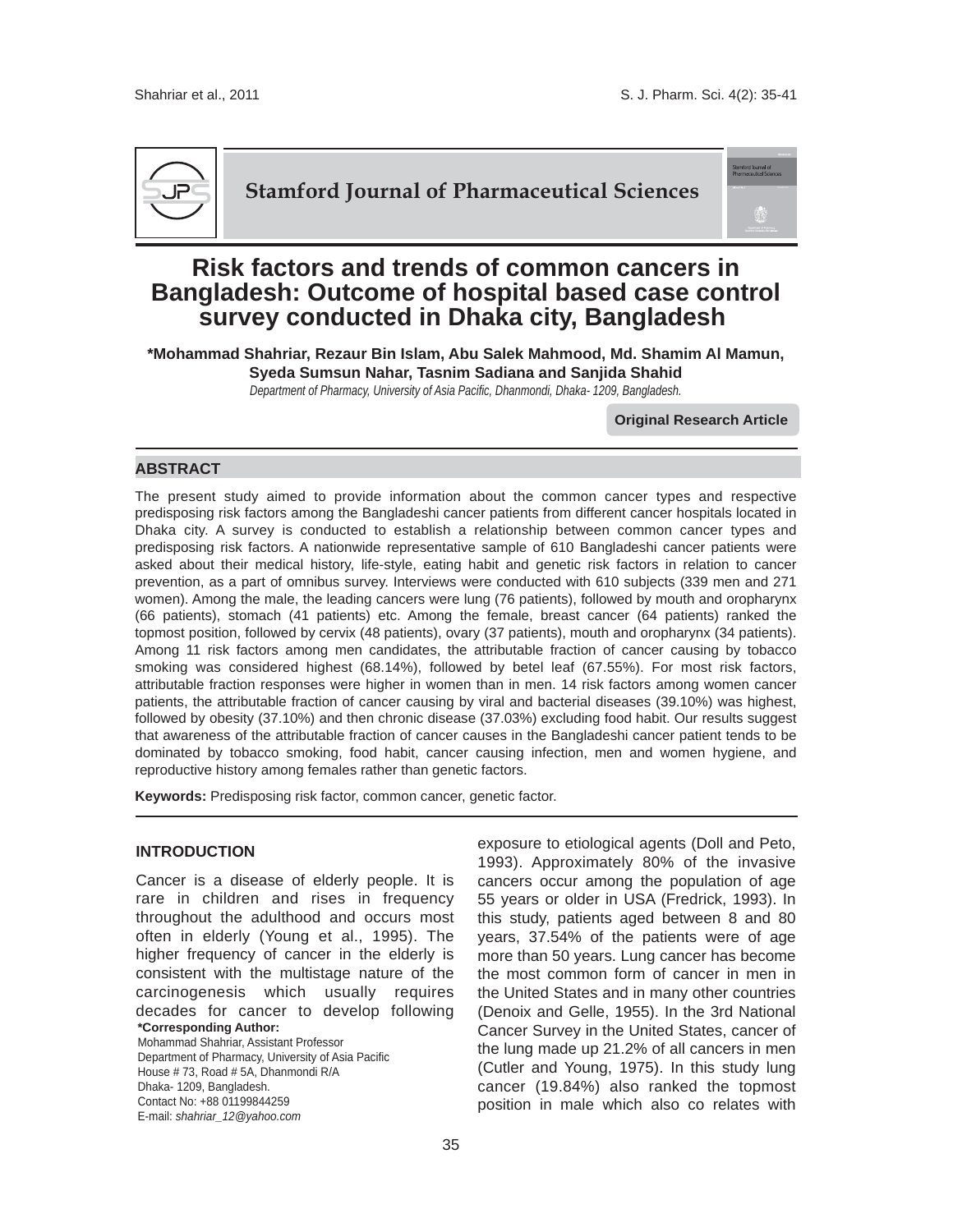those of other studies done in our country. Laryngeal cancer constitutes 2.5% of all cancer in male in United States (Regato et al., 1985). It is very common in Brazil, Sao Paulo, Bombay (Muir and Nectoux, 1982). Highest incidence has been reported in Brazil and India (Muir and Nectoux, 1982).

Laryngeal cancer is also common in our country (Huq, 1988). In our study, laryngeal cancer which is considered with cancer of mouth and oropharynx ranked 2nd (19.47%) in male and 4th (12.55%) in female. Breast cancer is a distinctly urban disease (Dewaard, 1975). In the Western countries, it is the most common tumor in women. The data from "Surveillance Epidemiology and End Results" program of the National Cancer Institute showed that the cancer of the breast constituted 28% of all cancers in white women, 24.9% in black women in Unites States (Young et al., 1995). High intake of dietary fat has been implicated in the high breast cancer incidence seen in the western countries (Hirayama, 1978). In this study, breast cancer constituted 15.58% of all cancers in women and ranked the top most position. Cancer of the cervix and uteri, far long the 2nd most common cancer in women in United States, now makes up only 3.6% of all cancers taking the 6th place in ranking order among the females (Young et al., 1995). According to the National Cancer Control Program in India, carcinoma of cervix is the most common malignancy observed among the Indian women (Vallikad and Mariadss, 1987). In majority of the radiotherapy center of our country we are getting cancer cervix as the most common malignancy among the female (Huq, 1988; Akhter et al., 1998; Baki et al., 1999). Smith believes that poor obstetrical and post partum care and neglect of the symptoms of a lacerated and ulcerated cervix accounts for the (Mary and Daly, 1993) greater frequency of cervical cancer among the poorer classes (Jussawalla and Vole, 1987). But in our study, cancer of cervix has been observed as 2nd commonest malignancy in female and preceded by breast cancer. The results of this study have some similarities and dissimilarities with those of other studies done both home and abroad. It

may not represent the exact picture of malignancy prevailing amongst the people of our country, but might not be quite unrepresentative too for divisional cities of our country.

There is an alarming ignorance about cancer and literacy about how to reduce the risk of disease which is now a day the biggest killer in Bangladesh. The good news is that a large number of cancers can be prevented. For example, it can be said that a lot of cancer deaths in this country could be prevented by eliminating the use of tobacco products.

The survey was conducted to find the trends and risk factors of cancer in Bangladesh, to find age incidence rate of cancer, to alert everyone to the fact that each one of us can reduce our risk of getting cancer and to expand public awareness, which will be very important part of this survey results in multiple venues to reach medical oncologists, oncology nurses, and patient's advocates will be important.

#### **METHODS**

A hospital based case control study of common cancer causes and etiology in Bangladesh was conducted from July 2, 2010 to July 2, 2011. The survey was conducted by face to face interview following some standard questionnaire format.

From interviews, information was obtained about demographic characteristics, occupation and residence histories, history of selected medical conditions and medication use, diet and tobacco consumption. Mean values of the attributable fractions were calculated for each risk factor of cancer and compared by demographic and risk factors, socio-economic factors. Highest care was taken to determine the mean values of different risk factors.

## **RESULT AND DISCUSSION**

The present survey, targeted at the Bangladeshi cancer patients for male, showed that the attributable fraction of cancer among cancer patients tended to be higher for cancer- causing tobacco smoking and chewing, Hygiene, cancer causing bacterial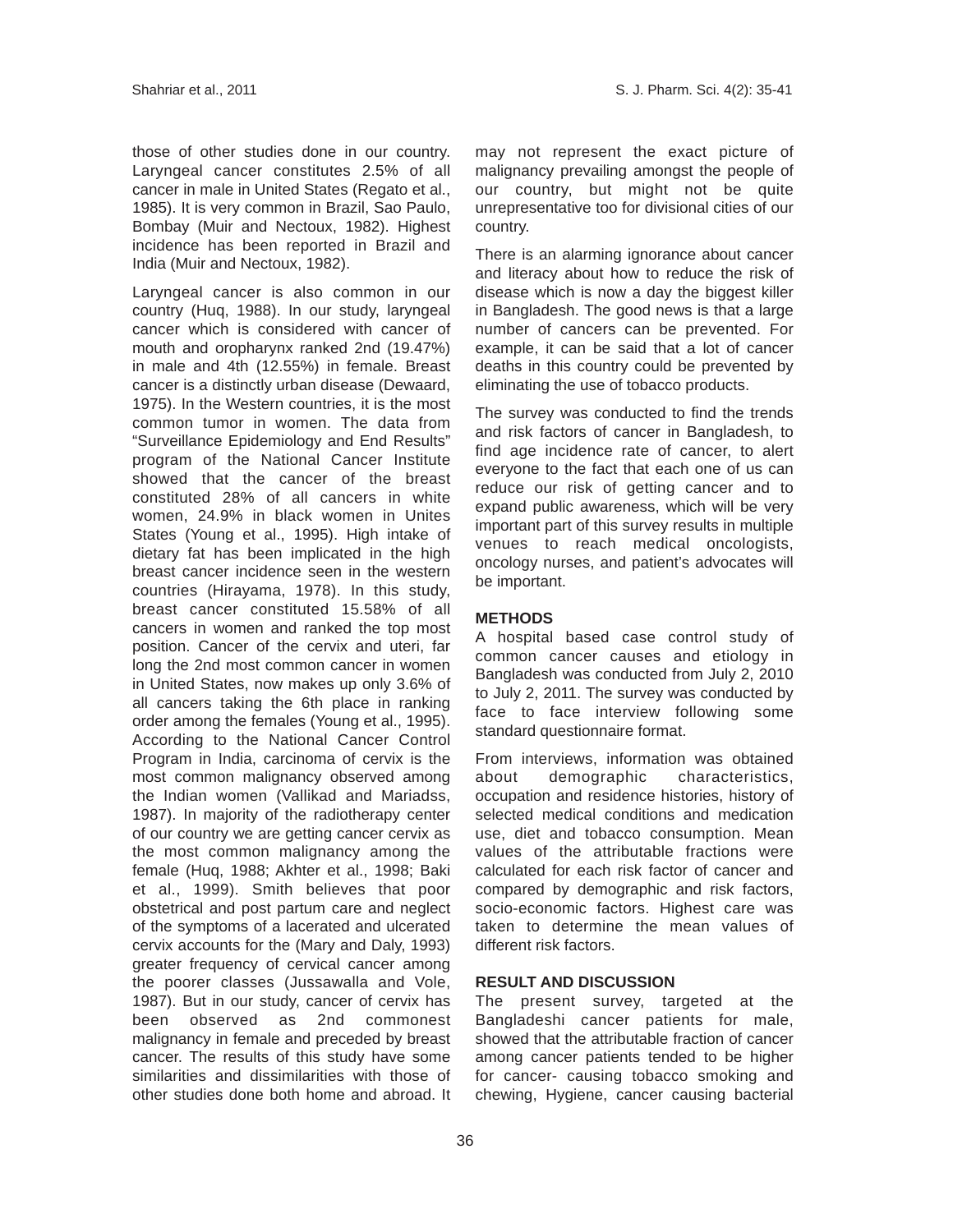|                                                 |                       | <b>Total</b>                              |          | <b>Male</b>                              |             | Female                           |
|-------------------------------------------------|-----------------------|-------------------------------------------|----------|------------------------------------------|-------------|----------------------------------|
|                                                 | Number of<br>patients | Percentage in Number of<br>total patients | patients | Percentage in Number of<br>male patients | patients    | Percentage in<br>female patients |
| <b>Total</b>                                    | 610                   | 100                                       | 339      | 55.57                                    | 271         | 44.43                            |
| <b>Educational status</b>                       |                       |                                           |          |                                          |             |                                  |
| Junior high<br>school                           | 303                   | 49.67                                     | 174      | 57.42                                    | 129         | 42.55                            |
| Senior high<br>school                           | 204                   | 33.44                                     | 110      | 53.92                                    | 94          | 46.08                            |
| College or<br>higher                            | 103                   | 16.89                                     | 55       | 53.40                                    | 48          | 46.60                            |
| <b>Occupation</b>                               |                       |                                           |          |                                          |             |                                  |
| Agriculture,<br>fisheries                       | 127                   | 20.82                                     | 127      | 100                                      | $\mathbf 0$ | $\Omega$                         |
| Service, clerk, 200<br>management<br>and others |                       | 32.79                                     | 138      | 69                                       | 62          | 31                               |
| <b>Household</b><br>activities                  | 221                   | 36.23                                     | 2        | $\mathbf{1}$                             | 219         | 99.09                            |
| <b>Students</b>                                 | 59                    | 9.67                                      | 37       | 62.71                                    | 22          | 37.29                            |
| <b>None</b>                                     | 3                     | 0.50                                      | 3        | 100                                      | 0           | 0                                |
| <b>Habitual</b><br>smoking                      | 231                   | 37.90                                     | 231      | 100                                      | $\Omega$    | $\Omega$                         |
| <b>Betel leaf</b>                               | 229                   | 37.54                                     | 192      | 83.84                                    | 37          | 16.16                            |

#### **Table 1: Respondents profile.**

and viral infection, age, air pollution than major lifestyle factors such as dietary factors. Among female cancer patients, cancer caused by contraceptive method, reproductive history, and age, chewing tobacco, viral and bacterial infection and women's hygiene tended to be higher than major lifestyle factors such as dietary factors.

In this survey we have studied total 610 patients, in which number of male and female patients are 339 and 271. We have classified all this patients according to Gender and age, divisions or zones, educational status and occupation (Table 1). We found that maximum number of people ranges from 50-59 years of age suffers from cancer (Figure 1) and only in Dhaka zone has 27% where as Comilla holds the second position for having 17% of the total count (Figure 2). There are 11 risk factors which have been identified as cancer causing factors for male (Table 3).

In our survey we found that most male cancer

patients used to take Betel leaf and Tobacco smoking frequently. Among 17 types of cancer in this survey we found maximum male patients which is about 76 persons, are affected by lung cancer and all of them are found to take betel leaf and tobacco smoking. Globally the three most common cancers are lung, breast & colorectal. Literature revealed that lung cancer is the leading cancer in male in our country (Talukder et al., 2008). In our study we also found lung cancer as the leading cancer in male.

Taking Betel leaf and Tobacco smoking are also observed in those people who are affected by Mouth and oropharynx cancer. The number of patients suffering from gastric cancer is 41 for male and 28 for female. It is to be noted that gastric cancer is rated the second most common tumor in the world with nearly a million new cases diagnosed each year, the incidence of which occur in developing countries (Forman and Burley, 2006; Liu et al., 2008).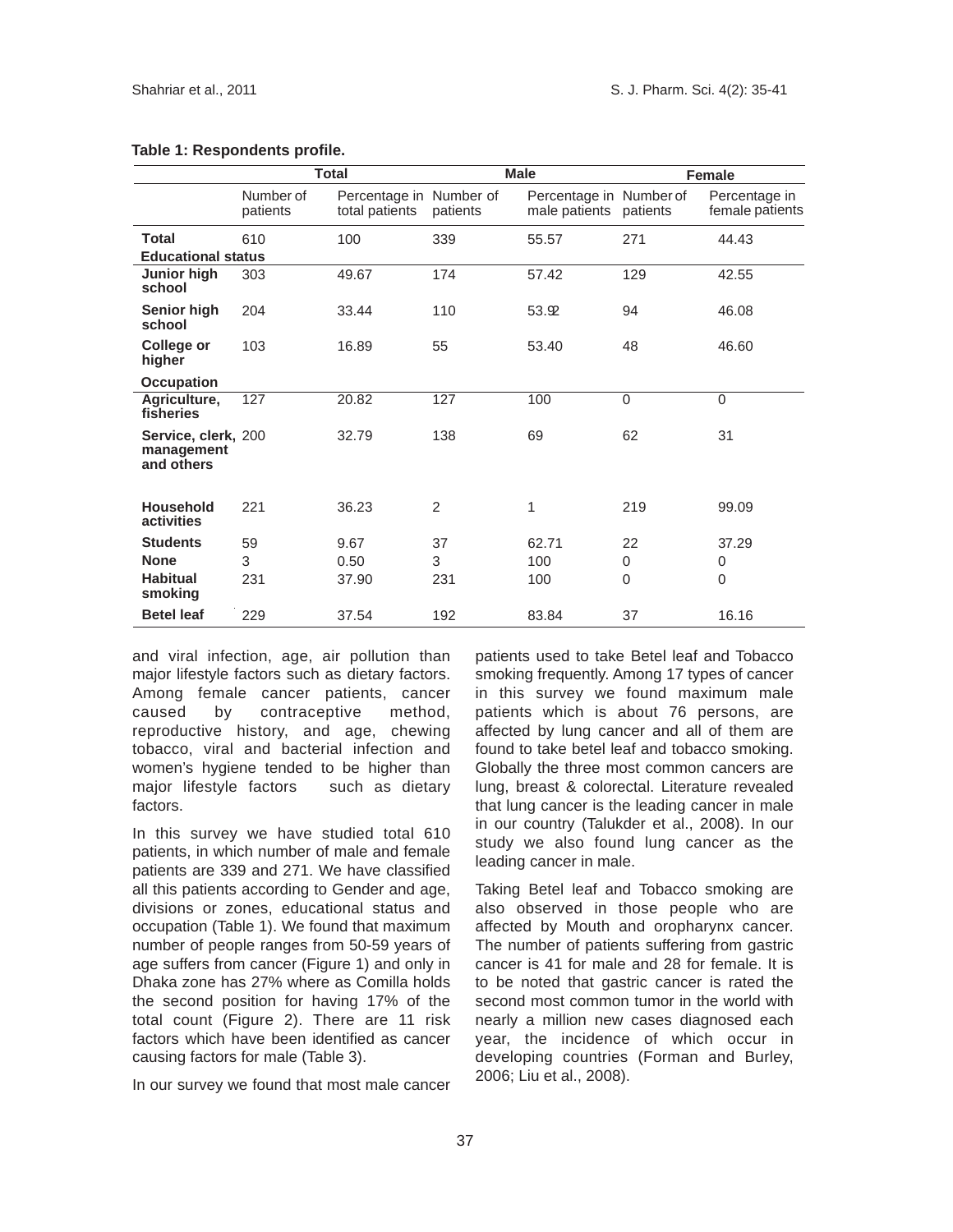| <b>Cancer types found in</b>               | <b>Number of patients</b> | <b>Cancer types</b>                        | <b>Number of</b>  |
|--------------------------------------------|---------------------------|--------------------------------------------|-------------------|
| male patients                              | (male)                    | found in female<br>patients                | patients (female) |
| Lung Cancer                                | 76                        | <b>Breast Cancer</b>                       | 64                |
| Mouth and Oropharynx<br>Cancer             | 66                        | <b>Cervical Cancer</b>                     | 48                |
| <b>Stomach Cancer</b>                      | 41                        | <b>Ovarian Cancer</b>                      | 37                |
| Oesophagus Cancer                          | 38                        | Mouth and<br>Oropharynx Cancer             | 34                |
| Hodgkin's and Non -<br>Hodgkin's Lymphoma  | 33                        | Stomach Cancer                             | 28                |
| Liver and Pancreas<br>Cancer               | 26                        | Oesophagus Cancer                          | 21                |
| <b>Colon and Rectum Cancer</b>             | 24                        | Lung Cancer                                | 11                |
| Leukemia                                   | 15                        | Hodgkin's and<br>Non-Hodgkin's<br>Lymphoma | 9                 |
| <b>Bladder Cancer</b>                      | 12 <sup>2</sup>           | <b>Uterus Cancer</b>                       | 8                 |
| Gallbladder, Testes and<br>Prostate Cancer | $\overline{7}$            | Liver and Pancreas<br>Cancer               | 3                 |
| Malignant Melanoma                         | 1                         | Colon and Rectum<br>Cancer                 | $\overline{2}$    |
|                                            |                           | Leukemia                                   | $\overline{2}$    |
|                                            |                           | Gallbladder Cancer                         | 2                 |
|                                            |                           | Undifferentiated                           | $\overline{2}$    |

#### **Table 2: Types of cancer found in survey.**

From the statistical data regarding our study it is found that tea (30%), red meat (25%), and sugar and artificial sweeteners (21%) are the food habits which are found to be taken by male cancer patients frequently. We identified 14 risk factors and several types of cancer in female patients (Table 3). In this investigation 40.74% female cancer patients were found with more than 2 children, which play a major role to cause cancer of cervix. 48 patients were found with cervical cancer. According to the National Cancer Control Programme in India, carcinoma cervix is the most common malignancy observed among the Indian women (Vallikad and Mariadss, 1987). In this study 11.11% female cancer patients were

found to have familial history of cancer which corresponds to other reports. In this survey we found that most women are affected by three types of cancer in this subcontinent which are breast cancer (23.62%), cervical cancer (17.71%) and ovarian cancer (13.65%). Among these types breast cancer is the most common malignancy-affecting women, with more than one million cases occurring worldwide annually (Stewart and Kleihues, 2003). Latest estimation suggest that more than 1,050,000 new breast cancer cases occur worldwide annually, with nearly 580,000 cases occurring in developed countries and remainder in developing countries (Ferlay et al., 2001).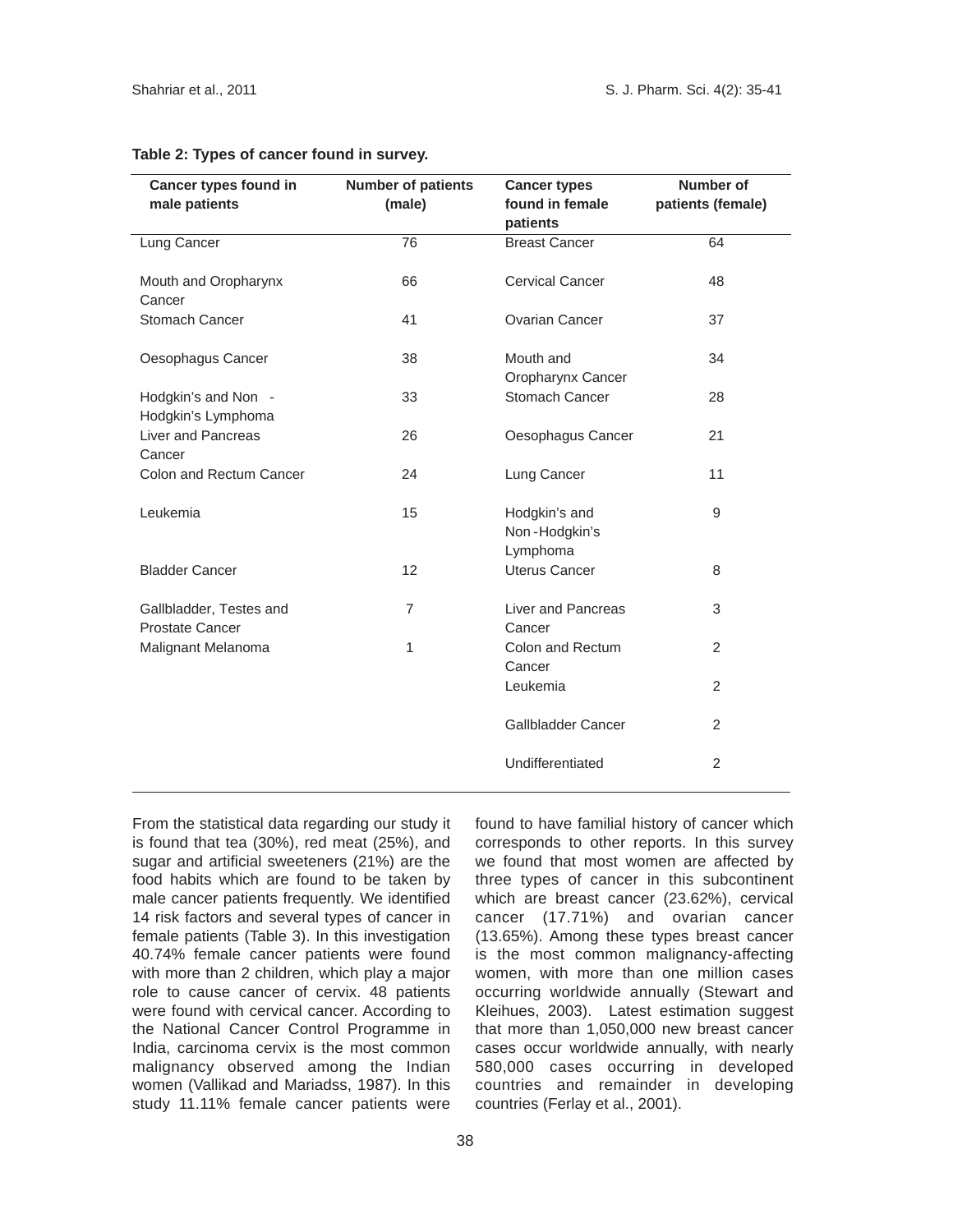It was observed that the chances of getting cancer increases with age for male it is 60.84% and female 70.06%. According to our study the largest prerequisite for developing cancer is aging (Table 3). 33.33% female patients were observed to have history of contraception causes different types of

cancers (Table 3). 68.14% male were found to smoke and considered to be the main cause of different type of cancer like Lung cancer, mouth and oropharynx cancer (Table 3). 39.86% male cancer patients were found to be infected by bacteria and virus (Table 3).

|                  | Table 3: Awareness of attributable fraction of cancer causes among the Bangladeshi male and female |  |  |  |
|------------------|----------------------------------------------------------------------------------------------------|--|--|--|
| cancer patients. |                                                                                                    |  |  |  |

| <b>Risk Factors (Male)</b>                      | Mean % | <b>Risk Factors (Female)</b>                                                 | Mean %   |
|-------------------------------------------------|--------|------------------------------------------------------------------------------|----------|
| Age (40-59)                                     | 60.84  | Age (40-59)                                                                  | 70.06    |
| Tobacco smoking                                 | 68.14  | Tobacco smoking                                                              | $\Omega$ |
| <b>Betel leaf</b>                               | 67.55  | <b>Betel leaf</b>                                                            | 13.65    |
| Occupational exposure                           | 33.20  | Air Pollution                                                                | 17.00    |
| Air Pollution                                   | 32.50  | Food Habit                                                                   |          |
|                                                 |        | Red Meat (Cow,<br>1.<br>goat)                                                | 44.44    |
|                                                 |        | Sugar, Artificial<br>2.                                                      | 74.07    |
|                                                 |        | sweetener                                                                    | 14.81    |
|                                                 |        | 3.<br>Tea                                                                    | 29.63    |
|                                                 |        | Fried food<br>4.<br>5.<br>Soft drinks                                        | 28.50    |
| Food Habit                                      |        | Obesity                                                                      | 37.10    |
| 1.<br>Red Meat (Cow,                            | 57.14  |                                                                              |          |
| goat)                                           |        |                                                                              |          |
| Sugar, Artificial<br>2.                         | 46.43  |                                                                              |          |
| sweetener                                       | 67.74  |                                                                              |          |
| 3.<br>Tea                                       | 26.19  |                                                                              |          |
| Fried food<br>4.<br>Soft drinks<br>5.           | 25.88  |                                                                              |          |
| Obesity                                         | 25.40  | Physical inactivity                                                          | 34.37    |
| Physical inactivity                             | 23.80  | Chronic disease                                                              | 37.03    |
| Chronic disease                                 | 50.00  | Number of Children (>2)                                                      | 40.74    |
| Unbalanced diet                                 | 20.00  | <b>Induced Abortion</b>                                                      | 3.70     |
| Cancer causing viral and<br>bacterial infection | 39.86  | History of Contraception<br>(Oral Contraceptive Pill,<br>IUD, Ligation etc.) | 33.33    |
|                                                 |        | Cancer causing viral and<br>bacterial diseases                               | 39.10    |
|                                                 |        | <b>Genetic Factor</b>                                                        | 11.11    |
|                                                 |        | Unbalanced diet                                                              | 26.46    |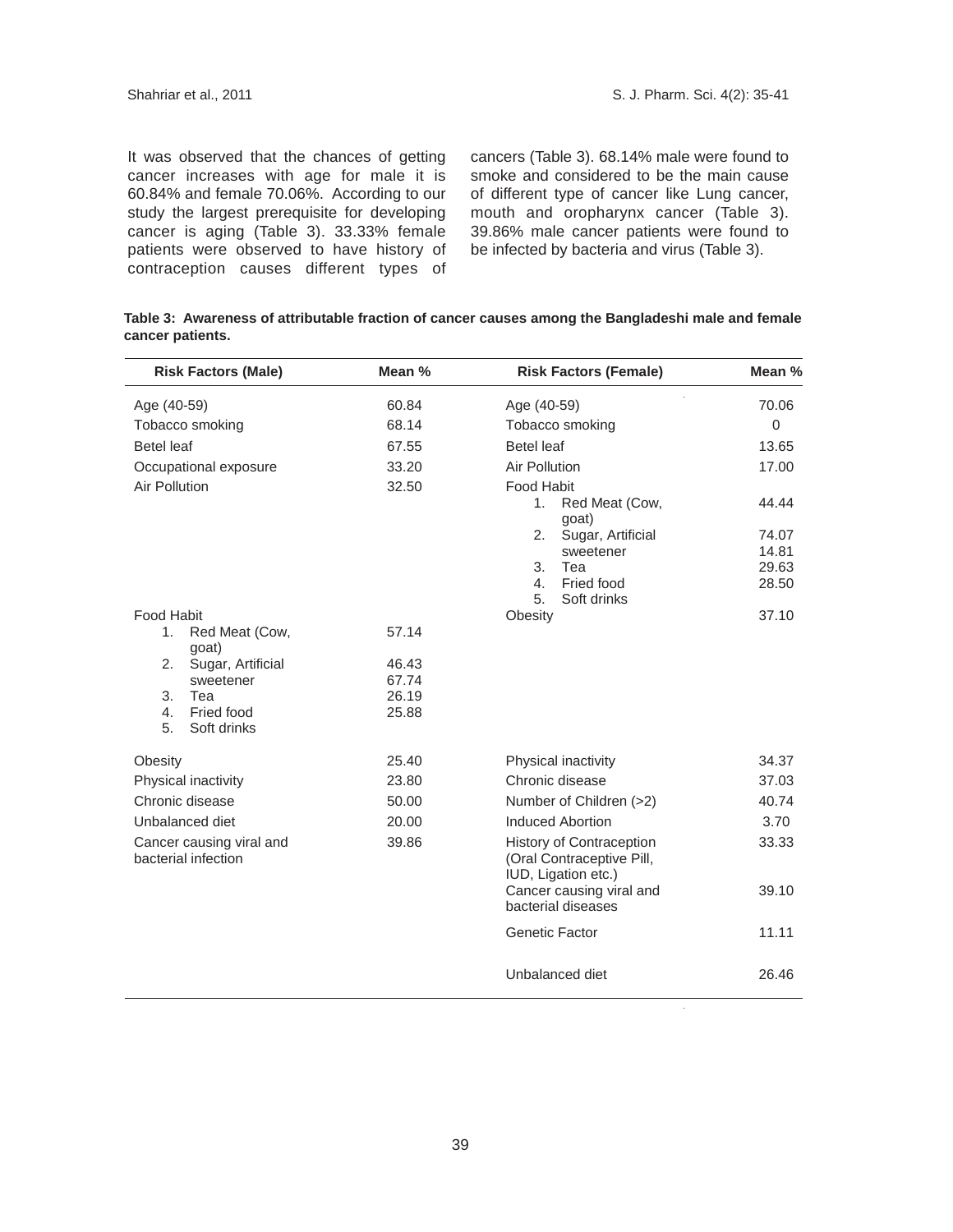

**Figure 1: Overall incidence rate of cancer by age.**



# **Figure 2: Distribution of patients according to divisions.**

Birth control pills might play role to develop the risk of breast cancer. In our study, the attributable fraction of air pollution in male (32.50%), chronic disease (50.00%) and

occupational exposure (33.20%) were considered low compared with other risk factors (Table 3).